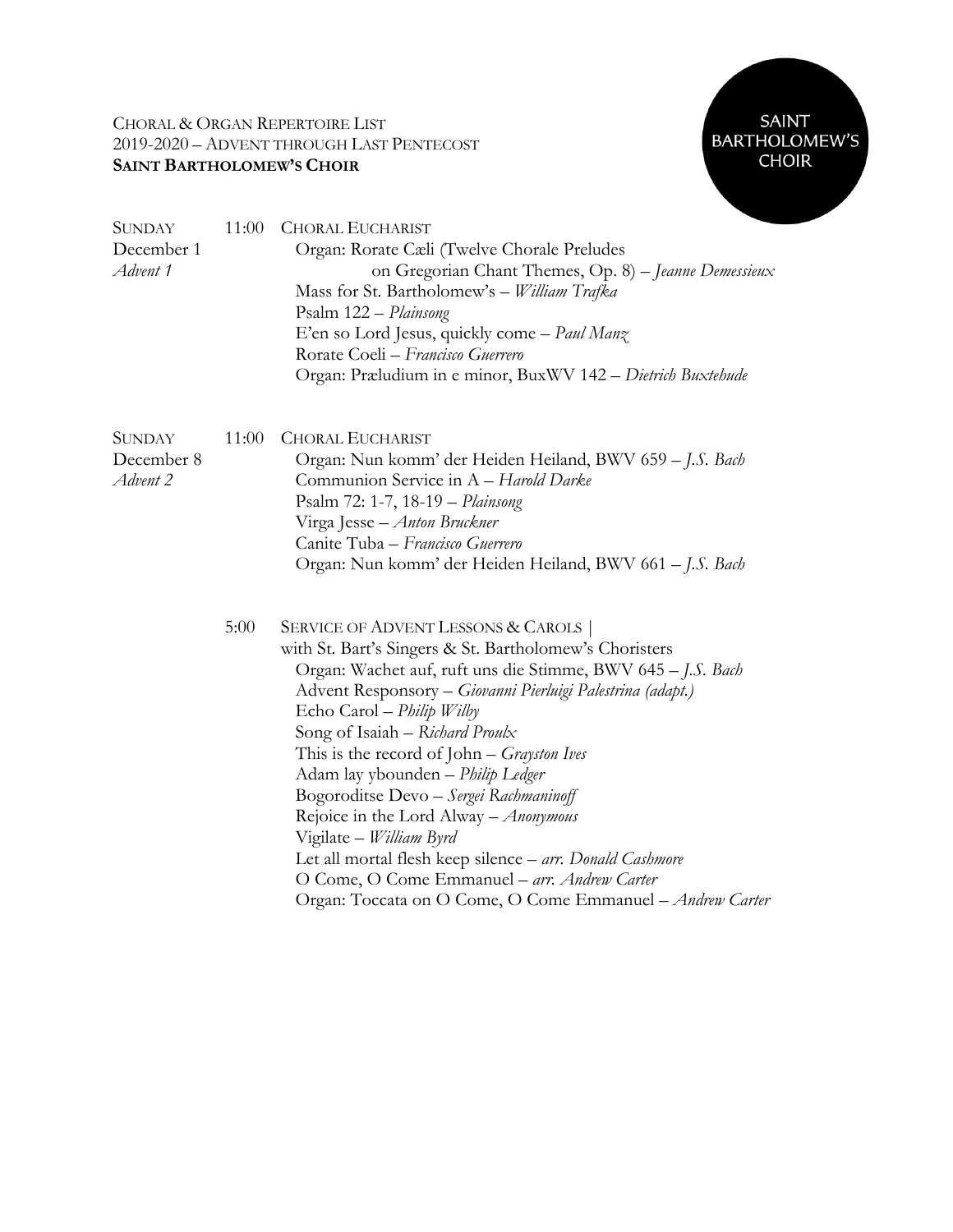| SUNDAY<br>December 14                    | 7:30  | THE JOYOUS CHRISTMAS CONCERT   with St. Bartholomew's Choristers<br>Procession<br>Beati Viscera - Perotin<br>Wassail Carol - William Mathias<br>Tomorrow shall be my dancing day – John Gardner                                                                                                             |
|------------------------------------------|-------|-------------------------------------------------------------------------------------------------------------------------------------------------------------------------------------------------------------------------------------------------------------------------------------------------------------|
|                                          |       | The Annunciation<br>Hymne à la Vierge - Paul Villette<br>Magnificat, Op. 33 – Giles Swayne<br>Ave Maria (Angelus Domini) – Franz Biebl                                                                                                                                                                      |
|                                          |       | The Journey to Bethlehem<br>The Little Road to Bethlehem - Michael Head                                                                                                                                                                                                                                     |
|                                          |       | Organ Solo<br>Bring a torch, Jeanette, Isabella - Keith Chapman                                                                                                                                                                                                                                             |
|                                          |       | The Birth<br>In Dulci Jubilo – arr. Robert Lucas Pearsall<br>Sing Lullaby – Herbert Howells                                                                                                                                                                                                                 |
|                                          |       | The Visit of the Shepherds<br>Angels we have heard on high – arr. John Rutter<br>The first Nowell – arr. Paul Halley                                                                                                                                                                                        |
|                                          |       | The Visit of the Kings<br>Hodie Christus natus est - Francis Poulenc<br>The Three Kings – Peter Cornelius                                                                                                                                                                                                   |
|                                          |       | Organ Solo<br>Prelude on "God Rest you merry gentlemen" - John Rutter                                                                                                                                                                                                                                       |
|                                          |       | Redemption<br>Wexford Carol – John Rutter                                                                                                                                                                                                                                                                   |
|                                          |       | Yule<br>Cantique de Noël – O Holy Night – Adolphe Adam<br>Santa Claus is comin' to town – arr. Jerry Rubino<br>Have yourself a merry little Christmas - arr. Paul Johnson<br>Good King Wenceslas – arr. Paul Halley<br>Jingle Bells - James Pierpont, arr. David Willcocks                                  |
| <b>SUNDAY</b><br>December 15<br>Advent 3 | 11:00 | <b>CHORAL EUCHARIST</b><br>Organ: Magnificats I, IV, V, VI (Vêpres du commun<br>des fêtes de la Sainte Vierge, Op. 18) – Marcel Dupré<br>Mass XVII - Plainsong<br>Drop down, ye heavens - Judith Weir<br>Ave Maria - Franz Biebl<br>Organ: Fughetta: Lob sei dem allmächtigen Gott, BWV 704<br>$-J.S.$ Bach |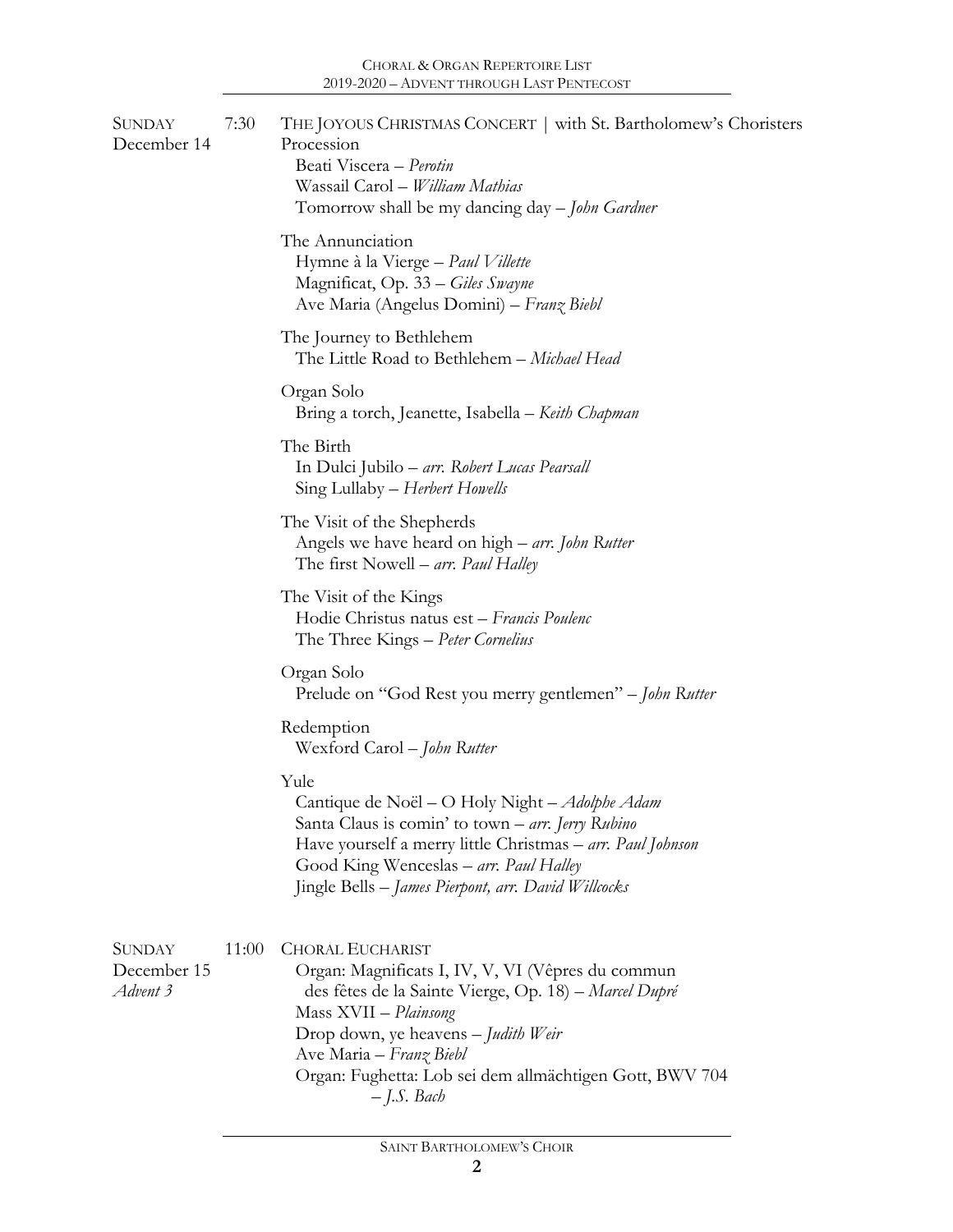| <b>SUNDAY</b><br>December 22<br>Advent 4 | 11:00 | <b>CHORAL EUCHARIST</b><br>Organ: Chorale Prelude on "Es ist ein Ros' entsprungen," Op. 111<br>- Johannes Brahms<br>Missa Brevis - Giovanni Pierluigi da Palestrina<br>Psalm 80: 1-7, 16-18 - Plainsong<br>Maria durch ein Dornwald ging - arr. Guido Kaiser<br>A Hymn to the Virgin – Benjamin Britten<br>Organ: Veni, veni Emmanuel - Leo Sowerby                                                                                                                                                                                                                                                                                                              |  |
|------------------------------------------|-------|------------------------------------------------------------------------------------------------------------------------------------------------------------------------------------------------------------------------------------------------------------------------------------------------------------------------------------------------------------------------------------------------------------------------------------------------------------------------------------------------------------------------------------------------------------------------------------------------------------------------------------------------------------------|--|
|                                          | 5:00  | <b>SERVICE OF CHRISTMAS LESSONS &amp; CAROLS</b><br>with St. Bart's Singers & St. Bartholomew's Choristers<br>Organ: Postlude on God rest ye merry, Gentlemen" - John Rutter<br>Ding, dong! Merrily on high - George Ratcliffe Woodward, arr. Charles Wood<br>The First Mercy - Peter Warlock<br>Ave Maria - Robert Parsons<br>Sir Christèmas - William Mathias<br>Maria durch ein Dornwald ging - arr. Guido Kaiser<br>Christmas Lullaby – John Rutter<br>Organ: Postlude on "Mendelssohn" - David Willcocks                                                                                                                                                    |  |
| <b>TUESDAY</b>                           | 7:00  | FESTIVAL CHORAL EUCHARIST<br>with St. Bart's Singers & St. Bartholomew's Choristers                                                                                                                                                                                                                                                                                                                                                                                                                                                                                                                                                                              |  |
| December 24                              | 11:00 | FESTIVAL CHORAL EUCHARIST   with St. Bart's Singers                                                                                                                                                                                                                                                                                                                                                                                                                                                                                                                                                                                                              |  |
| Christmas Eve                            |       | Prelude:<br>Fantasia on Vom Himmel Hoch, da komm' ich her - Johann Pachelbel<br>Chorale Prelude on "Resonet in Laudibus" Op. 106 No. 3<br>– Sigfrid Karg-Elert<br>Prelude on "The Sussex Carol" – Russell Schulz-Widmar<br>Chorale Prelude on "God Rest You Merry, Gentlemen" - John Rutter<br>Angel's Carol - John Rutter<br>Fantasia on "Greensleeves" - Ralph Vaughan Williams<br>Sleep of the Infant Jesus - Henri Büsser<br>Mass at the Crèche - George Malcolm<br>I saw three ships - arr. Simon Preston<br>Sussex Carol - arr. David Willcocks<br>O Magnum Mysterium - Tomas Luís de Victoria<br>Organ: Bring a torch, Jeanette, Isabella – Keith Chapman |  |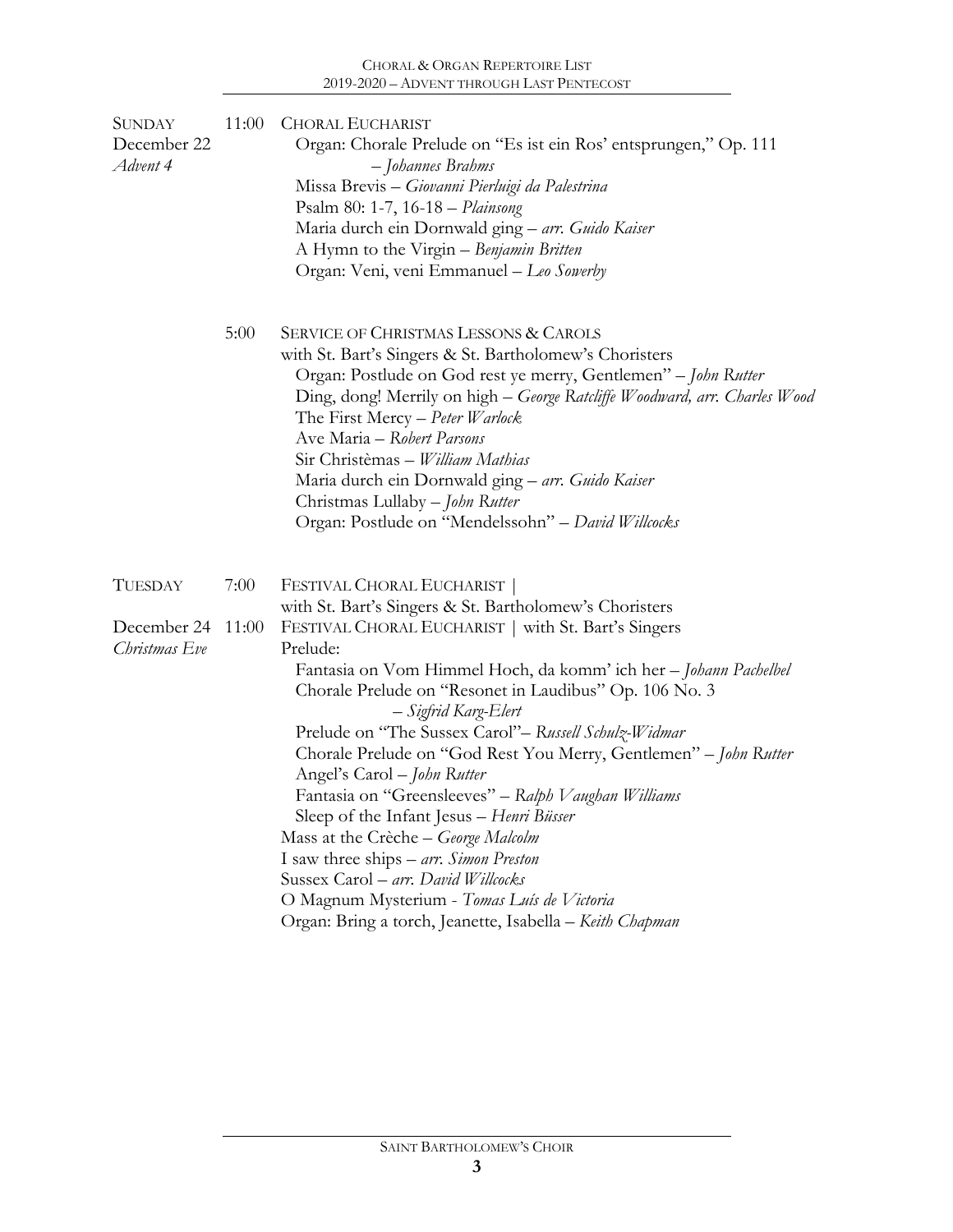| 11:00<br>WEDNESDAY<br>December 25<br>Christmas Day                           | <b>FESTIVAL EUCHARIST</b><br>Organ: La Nativité (Trois Poèmes Liturgiques) - Jean Langlais<br>Mass at the Crèche - George Malcolm<br>Christmas Day - Gustav Holst<br>What Sweeter Music - John Rutter<br>Organ: Postlude on "Mendelssohn" - David Willcocks                                                                      |
|------------------------------------------------------------------------------|----------------------------------------------------------------------------------------------------------------------------------------------------------------------------------------------------------------------------------------------------------------------------------------------------------------------------------|
| <b>SUNDAY</b><br>11:00<br>December 29<br>1 <sup>st</sup> Sun after Christmas | <b>CHORAL EUCHARIST</b><br>Organ: Noël X: Grand jeu et duo - Louis-Claude Daquin<br>Missa Brevis "Cordus natus ex parentis" - Healey Willan<br>Psalm 147: 13-21 - Plainsong<br>As on the night before this blessed morn - Orlando Gibbons<br>In the bleak midwinter - Harold Darke<br>Organ: Noël Étranger - Louis-Claude Daquin |
| <b>SUNDAY</b><br>11:00<br>January 5<br>Epiphany                              | <b>CHORAL EUCHARIST</b><br>Organ: Wie schön leuchtet der Morgenstern - Dietrich Buxtehude<br>Missa Brevis - Giovanni Pierluigi da Palestrina<br>Psalm 72: 1-7, 10-14 - Stephen Elvey<br>The Three Kings – Healey Willan<br>Saw you never in the twilight - Harold Friedell<br>Organ: In dir ist Freude, BWV 615 - J.S. Bach      |
| 11:00<br><b>SUNDAY</b><br>January 12<br>The Baptism of our Lord              | <b>CHORAL EUCHARIST</b><br>Organ: Christ unser Herr zum Jordan kam, BWV 684 - J.S. Bach<br>Missa Brevis in G, K.49 - Wolfgang Amadeus Mozart<br>Psalm 29 – Ray Francis Brown<br>Tomorrow shall be my dancing day - John Gardner<br>Exaltabo te - Orlandus Lassus<br>Organ: Fugue in C Minor, BWV 537 – J.S. Bach                 |
| 11:00<br><b>SUNDAY</b><br>January 19<br>MLK (observed)                       | <b>CHORAL EUCHARIST</b><br>Organ: Reverie - William Grant Still<br>Communion Service, Op. 71 - William Mathias<br>Psalm 77: 11-20 - John Stainer<br>Precious Lord - Thomas A. Dorsey, arr. Arnold Sevier<br>We shall walk through the valley in peace $-$ arr. Moses Hogan<br>Organ: King of Glory, King of Peace – Dan Locklair |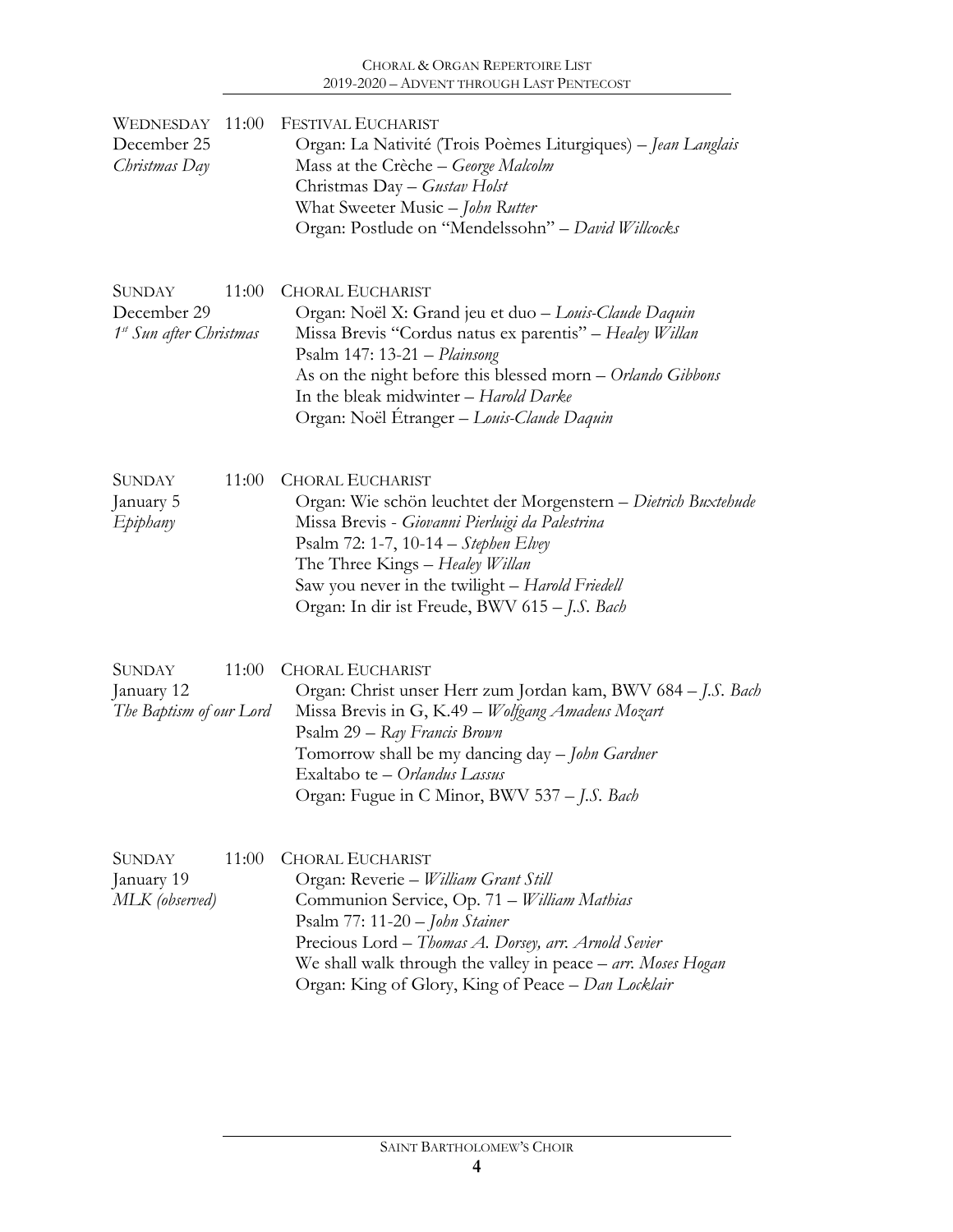| 11:00<br><b>SUNDAY</b><br>January 26<br>Sunday III after Epiphany | A CHORAL FEAST<br>"MUSIC OF AMY BEACH, LILI BOULANGER, AND HILDEGARD VON<br>BINGEN"<br>Organ: Prelude on an Old Folk Tune ("The fair hills of Eire, O")<br>$-Amy$ Beach<br>Communion Service in A - Amy Beach<br>Psalm 27: 1, 5-13 - Ivor Algernon Atkins<br>Hymne au Soleil - Lili Boulanger<br>Caritas abundat - Hildegard von Bingen<br>Organ: Carillon-Sortie - Henri Mulet                                |
|-------------------------------------------------------------------|----------------------------------------------------------------------------------------------------------------------------------------------------------------------------------------------------------------------------------------------------------------------------------------------------------------------------------------------------------------------------------------------------------------|
| <b>SUNDAY</b><br>11:00<br>February 2<br>Presentation of Our Lord  | <b>CHORAL EUCHARIST</b><br>Organ: Wie schön leuchtet der Morgenstern, BWV 763 - J.S. Bach<br>Collegium Regale Communion Service - Herbert Howells<br>Psalm 24 - Joseph Barnby<br>Nunc Dimittis (Collegium Regale Service) - Herbert Howells<br>When Mary to the temple - Johannes Eccard<br>Organ: Toccata in A minor (Zwölfe Stücke, Op. 59) - Max Reger                                                      |
| 11:00<br><b>SUNDAY</b><br>February 9<br>Sunday $V$ after Epiphany | <b>CHORAL EUCHARIST</b><br>Organ: Chorale (Symphonie Romane, Op. 73) - Charles-Marie Widor<br>Missa Brevis - Jonathan Dove<br>Psalm 112: 1-9 - David Hurd<br>Seek him that maketh the seven stars - Jonathan Dove<br>God be in my head - Philip Radcliffe<br>Organ: Moderato (Three Tone Pieces, Op. 22) - Niels Vilhelm Gade                                                                                  |
| <b>SUNDAY</b><br>11:00<br>February 16<br>Sunday VI after Epiphany | <b>CHORAL EUCHARIST</b><br>Organ: Prelude & Fugue in D Minor, Op. 37, No.3 - Felix Mendelssohn<br>Mass for St. Bartholomew's - William Trafka<br>Psalm 119: $1-8$ – James Nares<br>O Jesu Christ, meins Leben's licht, BWV 118 - J.S. Bach<br>Set me as a seal upon thine heart - William Walton<br>The Beatitudes - George W. Garrett<br>Organ: Acclamations Carolingiennes (Suite Mediévale) - Jean Langlais |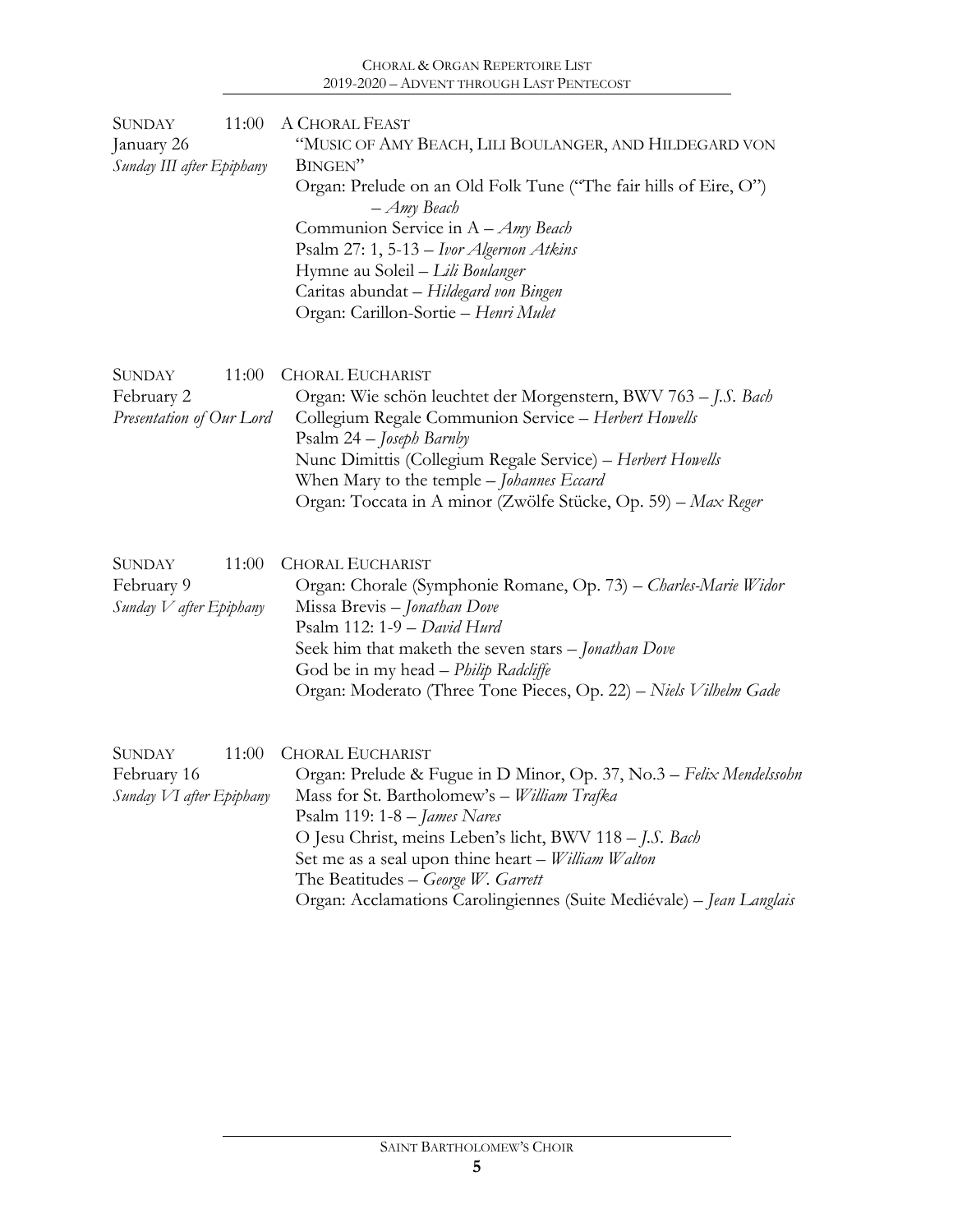| SUNDAY<br>February 23<br>Last Epiphany            | 11:00           | CHORAL MORNING PRAYER AND HOLY EUCHARIST   with St. Bart's Singers<br>Organ: Prelude and Fugue in D Major, BWV 532 - J. S. Bach<br>Venite - Plainsong<br>Psalm 99 - Thomas Tallis<br>Jubilate Deo - Benjamin Britten<br>Surge Illuminare - William Byrd<br>Antiphon (Five Mystical Songs) - Ralph Vaughan Willliams<br>Missa de Sancta Maria Magdalena - Healey Willan<br>O nata lux - Thomas Tallis |
|---------------------------------------------------|-----------------|------------------------------------------------------------------------------------------------------------------------------------------------------------------------------------------------------------------------------------------------------------------------------------------------------------------------------------------------------------------------------------------------------|
| WEDNESDAY<br>26 February<br>Ash Wednesday         | 12:05<br>& 6:00 | <b>ASH WEDNESDAY SERVICE</b><br>Missa Orbis Factor - Plainsong<br>Psalm 103: 8-14 - Plainsong<br>Psalm 51: 1-18 - Herbert Howells<br>Miserere mei - Gregorio Allegri<br>Call to remembrance - Richard Farrant<br>In spiritu humilitatis - Giovanni Croce<br>Organ: O Mensch, bewein dein Sünde groß, BWV 622 – J. S. Bach                                                                            |
| <b>SUNDAY</b><br>March 1<br>First Sunday in Lent  | 11:00           | <b>CHORAL EUCHARIST</b><br>Organ: Toccata Ottava (Toccata d'Intavolatura, Libro Primo)<br>- Girolamo Frescobaldi<br>Missa Cunctipotens Genitor Deus - Plainsong<br>Psalm 32 - Plainsong<br>Denn er hat seinen Engeln (Elijah, Op. 70) - Felix Mendelssohn<br>Cantique de Jean Racine - Gabriel Fauré<br>Organ: Fantaisie (Hommage à Frescobaldi) – Jean Langlais                                     |
| <b>SUNDAY</b><br>March 8<br>Second Sunday in Lent | 11:00           | <b>CHORAL EUCHARIST</b><br>Organ: Prelude & Fugue in B Minor, BWV 544 - J. S. Bach<br>Mass XVII - Plainsong<br>Psalm 121 - Plainsong<br>I will lift up mine eyes - Philip Ledger<br>Morning Glory, starlit sky – arr. Barry Rose                                                                                                                                                                     |
| SUNDAY,<br>March 15<br>Third Sunday in Lent       | 11:00           | <b>CHORAL EUCHARIST</b><br>Organ: Andante and Allegro (Sonata No. 1 in C) – Josef Rheinberger<br>Mass for St. Bartholomew's - William K. Trafka<br>Psalm 95 – George Frideric Handel<br>Sicut Cervus - Giovanni Pierluigi da Palestrina<br>Salvator mundi I – Thomas Tallis<br>Organ: Wer nur den lieben Gott lässt walten, BWV 642 – J. S. Bach                                                     |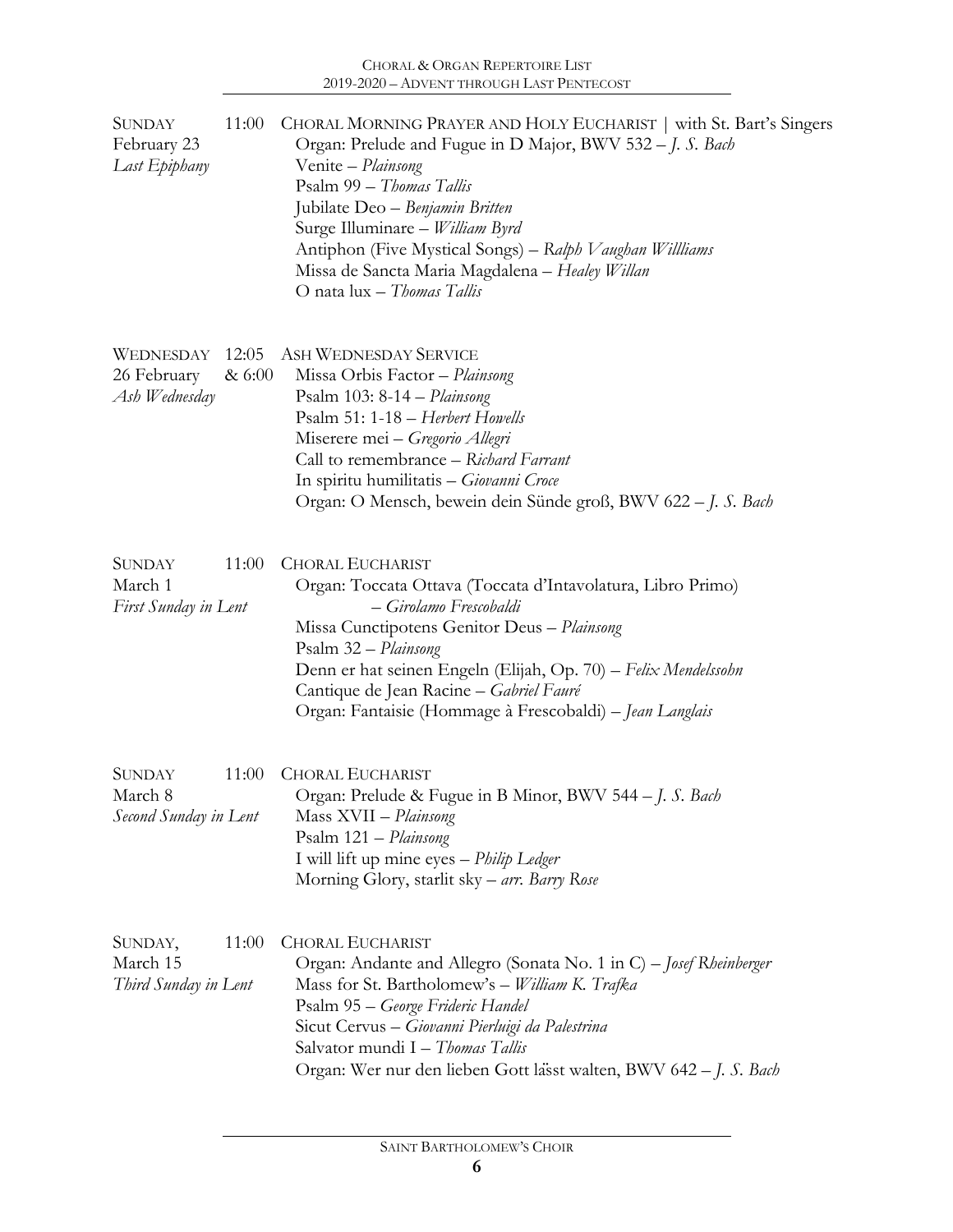## CHORAL & ORGAN REPERTOIRE LIST 2019-2020 – ADVENT THROUGH LAST PENTECOST

| <b>SUNDAY</b><br>March 22<br>Fourth Sunday in Lent | 11:00 | <b>HOLY EUCHARIST</b><br>Organ: Prelude and Fugue in G Major, Op. 37 No. 2 - Felix Mendelssohn<br>Organ: Contrapunctus I (The Art of Fugue) - J. S. Bach                                                                                                                                                                                                                         |
|----------------------------------------------------|-------|----------------------------------------------------------------------------------------------------------------------------------------------------------------------------------------------------------------------------------------------------------------------------------------------------------------------------------------------------------------------------------|
| <b>SUNDAY</b><br>March 29<br>Fifth Sunday in Lent  | 11:00 | <b>HOLY EUCHARIST</b><br>Organ: Dalby's Fancy - Herbert Howells<br>Organ: Sonata in A Major, Op. 65 No. 3 - Felix Mendelssohn                                                                                                                                                                                                                                                    |
| <b>SUNDAY</b><br>April 5<br>Palm Sunday            | 11:00 | <b>HOLY EUCHARIST</b><br>Hosanna to the Son of David – Thomas Weekles<br>recorded Palm Sunday 2019                                                                                                                                                                                                                                                                               |
| THURSDAY<br>April 9<br>Maundy Thursday             | 6:00  | <b>HOLY EUCHARIST</b><br>Hosanna to the Son of David - Thomas Weekles<br>recorded Palm Sunday 2019                                                                                                                                                                                                                                                                               |
| FRIDAY<br>April 10<br>Good Friday                  | 12:00 | THE THREE HOURS<br>Civitas sancti tui - William Byrd<br>Quatre motets pour un temps de pénitence - Francis Poulenc<br>When David heard - Thomas Tomkins<br>Ave Verum Corpus - William Byrd<br>Quemadmodum desiderat cervus - John Taverner<br>Like as the Hart – Herbert Howells<br>Ne Irascaris Domine - William Byrd<br>Were you there - arr. Bob Chilcott<br>recorded in 2019 |
| SUNDAY<br>April 12<br>Easter Day                   | 11:00 | <b>HOLY EUCHARIST</b><br>Pascha nostrum - Will C. MacFarlane<br>recorded Easter 2019                                                                                                                                                                                                                                                                                             |
|                                                    |       | All subsequent choral repertoire, unless otherwise noted, was recorded by choir<br>members individually at home and edited together into "virtual" performances.                                                                                                                                                                                                                 |
| <b>SUNDAY</b><br>April 26<br>Easter 3              | 11:00 | <b>HOLY EUCHARIST</b><br>Precious Lord – Thomas A. Dorsey, arr. Arnold Sevier                                                                                                                                                                                                                                                                                                    |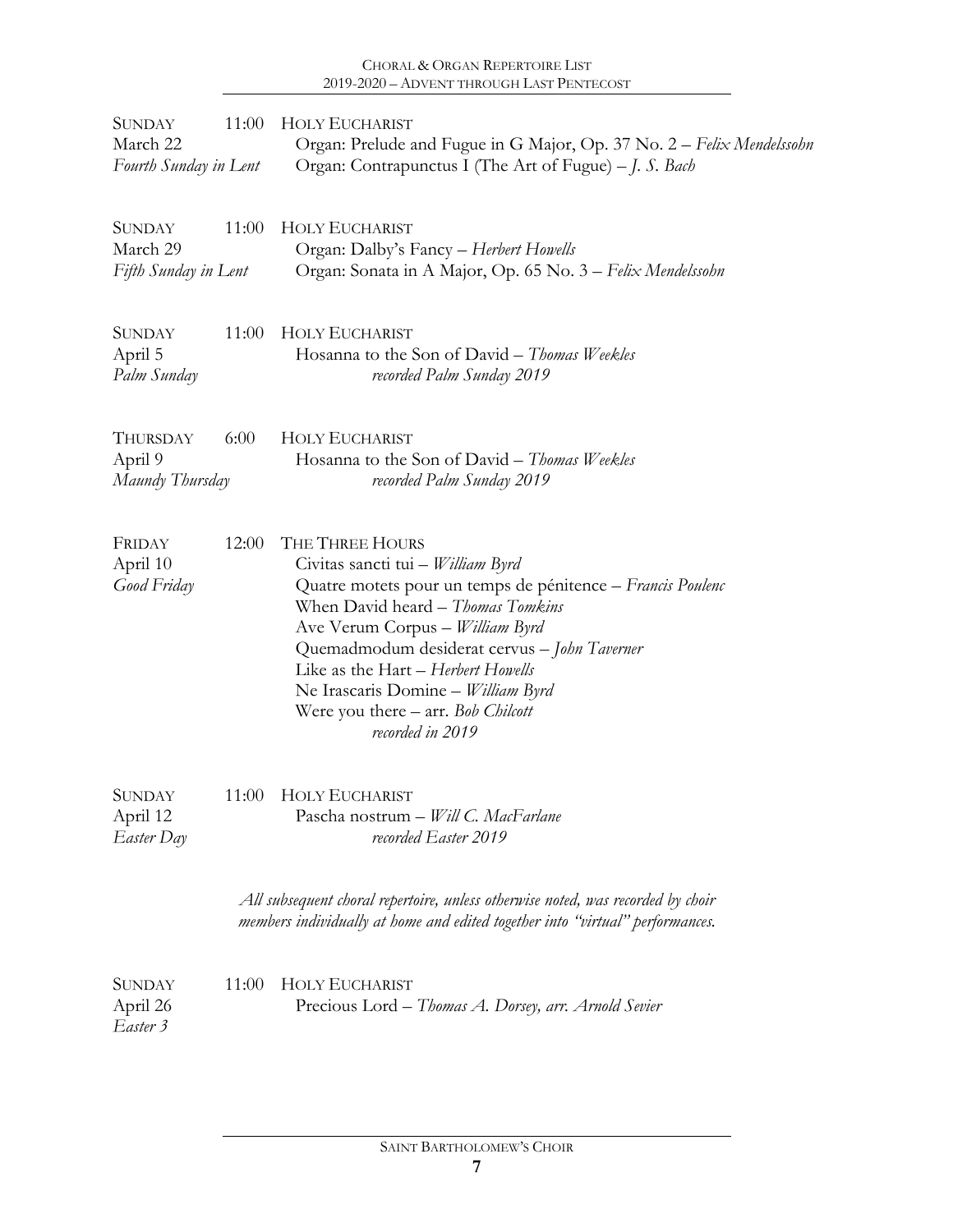| <b>SUNDAY</b><br>May 3<br>Easter 4                     | 11:00 | <b>HOLY EUCHARIST</b><br>Surrexit pastor bonus - Orlandus Lassus                                                                                                                                                            |
|--------------------------------------------------------|-------|-----------------------------------------------------------------------------------------------------------------------------------------------------------------------------------------------------------------------------|
| <b>SUNDAY</b><br>May 10<br>Easter 5                    | 11:00 | <b>HOLY EUCHARIST</b><br>Surrexit Christus Hodie - Samuel Scheidt<br>recorded Easter 2019<br>Organ: Carillon de Longpont - Louis Vierne                                                                                     |
| <b>SUNDAY</b><br>May 17<br>Easter 6                    | 11:00 | <b>HOLY EUCHARIST</b><br>Organ: Pièce d'Orgue, BWV 572 – J. S. Bach<br>If ye love me - Thomas Tallis<br>Non vos relinquam orphanos - <i>William Byrd</i><br>Organ: Alleluia (Five Liturgical Improvisations) – Victor Togni |
| <b>SUNDAY</b><br>May 24<br>Easter 7                    | 11:00 | <b>HOLY EUCHARIST</b><br>Organ: Prelude, Fugue, and Ciacona - Dietrich Buxtehude<br>Coelos Ascendit Hodie - Charles Villiers Stanford<br>Organ: Toccata – Eugène Gigout                                                     |
| <b>SUNDAY</b><br>May 31<br>Pentecost Sunday            | 11:00 | <b>HOLY EUCHARIST</b><br>Organ: Chant de Mai - Joseph Jongen<br>Draw us in the Spirit's tether - Harold Friedell<br>Organ: Final (Symphonie No. 1, Op. 14) – Louis Vierne                                                   |
| <b>SUNDAY</b><br>June 7<br>Trinity Sunday              | 11:00 | <b>HOLY EUCHARIST</b><br>O beata et benedicta et gloriosa Trinitas – Giovanni Pierluigi da Palestrina                                                                                                                       |
| SUNDAY<br>June 14<br>Sunday II after Pentecost         | 11:00 | <b>HOLY EUCHARIST</b><br>Jubilate Deo (Morning Service in B-flat, Op. 10) - Charles Villiers Stanford                                                                                                                       |
| <b>SUNDAY</b><br>June 21<br>Sunday III after Pentecost | 11:00 | HOLY EUCHARIST<br>Organ: Concerto in A Major, (Op. 10 No.5) - John Stanley<br>Help us, O Lord (Four Motets) - Aaron Copland<br>Organ: Prelude and Fugue in C Major, BWV 531 - J. S. Bach                                    |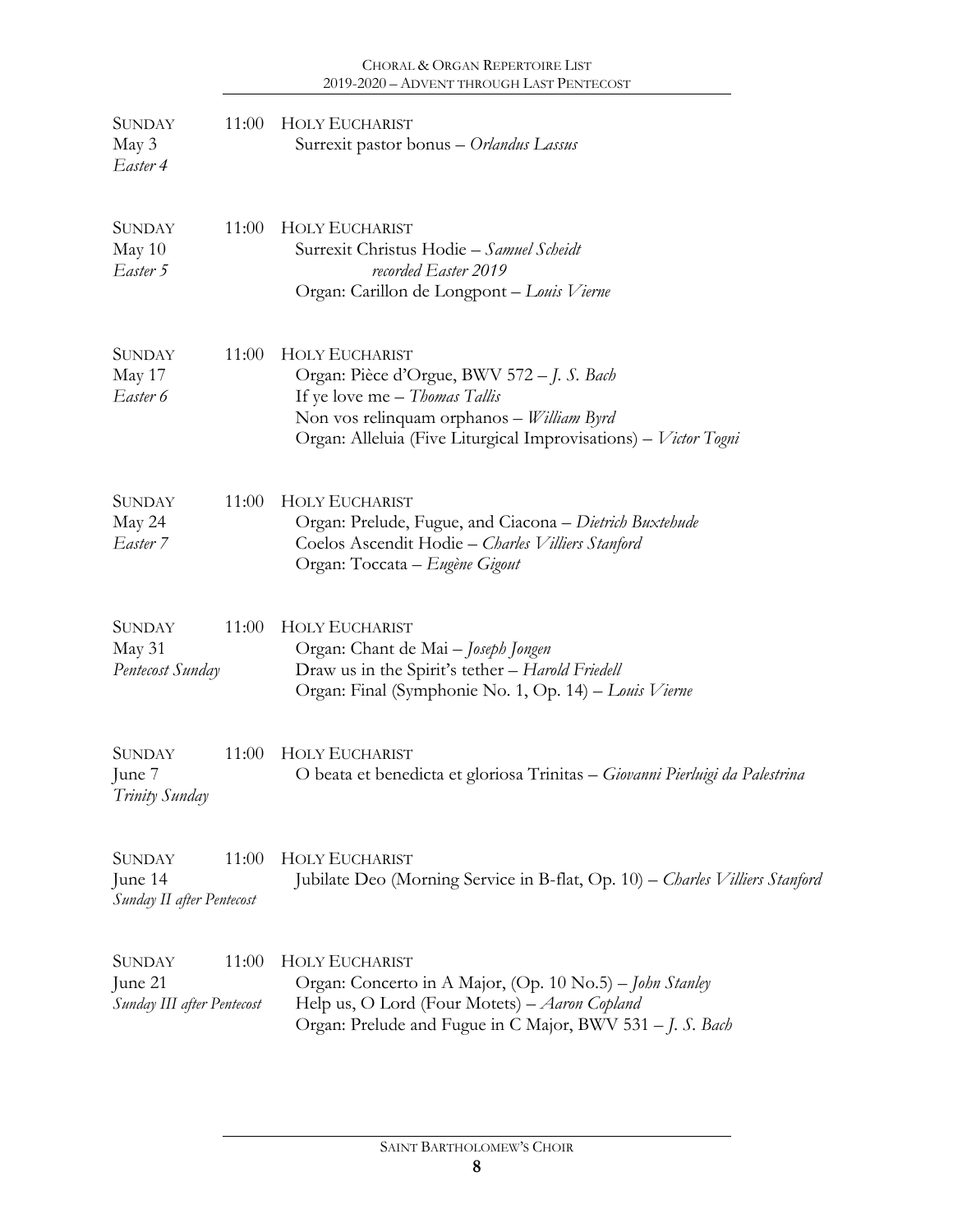| 11:00<br>SUNDAY<br>June 28<br>Sunday IV after Pentecost          | <b>HOLY EUCHARIST</b><br>Organ: From Suite Française, d'après Claude Gervaise - Francis Poulenc<br>Branle de Bourgogne<br>Pavane<br>Petite marche militaire<br>Sicilienne<br>Carillon<br>Sing my soul his wondrous love (Three Hymn Anthems) – Ned Rorem<br>Organ: Sarabande and Musette (Fête Galante) - Ethel Smyth |
|------------------------------------------------------------------|-----------------------------------------------------------------------------------------------------------------------------------------------------------------------------------------------------------------------------------------------------------------------------------------------------------------------|
| <b>SUNDAY</b><br>11:00<br>July 5<br>Sunday V after Pentecost     | <b>HOLY EUCHARIST</b><br>Rise up my love, my fair one – Healey Willan                                                                                                                                                                                                                                                 |
| <b>SUNDAY</b><br>11:00<br>July 12<br>Sunday VI after Pentecost   | <b>HOLY EUCHARIST</b><br>Also hat Gott die Welt geliebt (Geistliche Chor-Musick, SWV 380)<br>– Heinrich Schütz                                                                                                                                                                                                        |
| <b>SUNDAY</b><br>11:00<br>July 19<br>Sunday VII after Pentecost  | <b>HOLY EUCHARIST</b><br>Organ: Allegro (Organ Concerto Op. 4 No. 1) – George Frideric Handel<br>A Hymn for St. Cecilia - Herbert Howells<br>Organ: Epilogue (The Hovingham Sketches) - Herbert Howells                                                                                                               |
| 11:00<br><b>SUNDAY</b><br>July 26<br>Sunday VIII after Pentecost | <b>HOLY EUCHARIST</b><br>Organ: Sonata IV in B-flat Major (Op. 65) – Felix Mendelssohn<br>Verleih uns Frieden - Felix Mendelssohn                                                                                                                                                                                     |
| <b>SUNDAY</b><br>11:00<br>August 2<br>Sunday XI after Pentecost  | <b>HOLY EUCHARIST</b><br>Seigneur, je vous en prie (Quatre petites prières de Saint François d'Assise)<br>– Francis Poulenc<br>Tantum ergo, Op. 65 No. 2 - Gabriel Fauré                                                                                                                                              |
| <b>SUNDAY</b><br>11:00<br>August 9<br>Sunday X after Pentecost   | <b>HOLY EUCHARIST</b><br>Dear Lord and Father of mankind – C. Hubert. H. Parry                                                                                                                                                                                                                                        |
| <b>SUNDAY</b><br>11:00<br>August 16<br>Sunday XI after Pentecost | <b>HOLY EUCHARIST</b><br>There's a wideness in God's Mercy – <i>Calvin Hampton</i>                                                                                                                                                                                                                                    |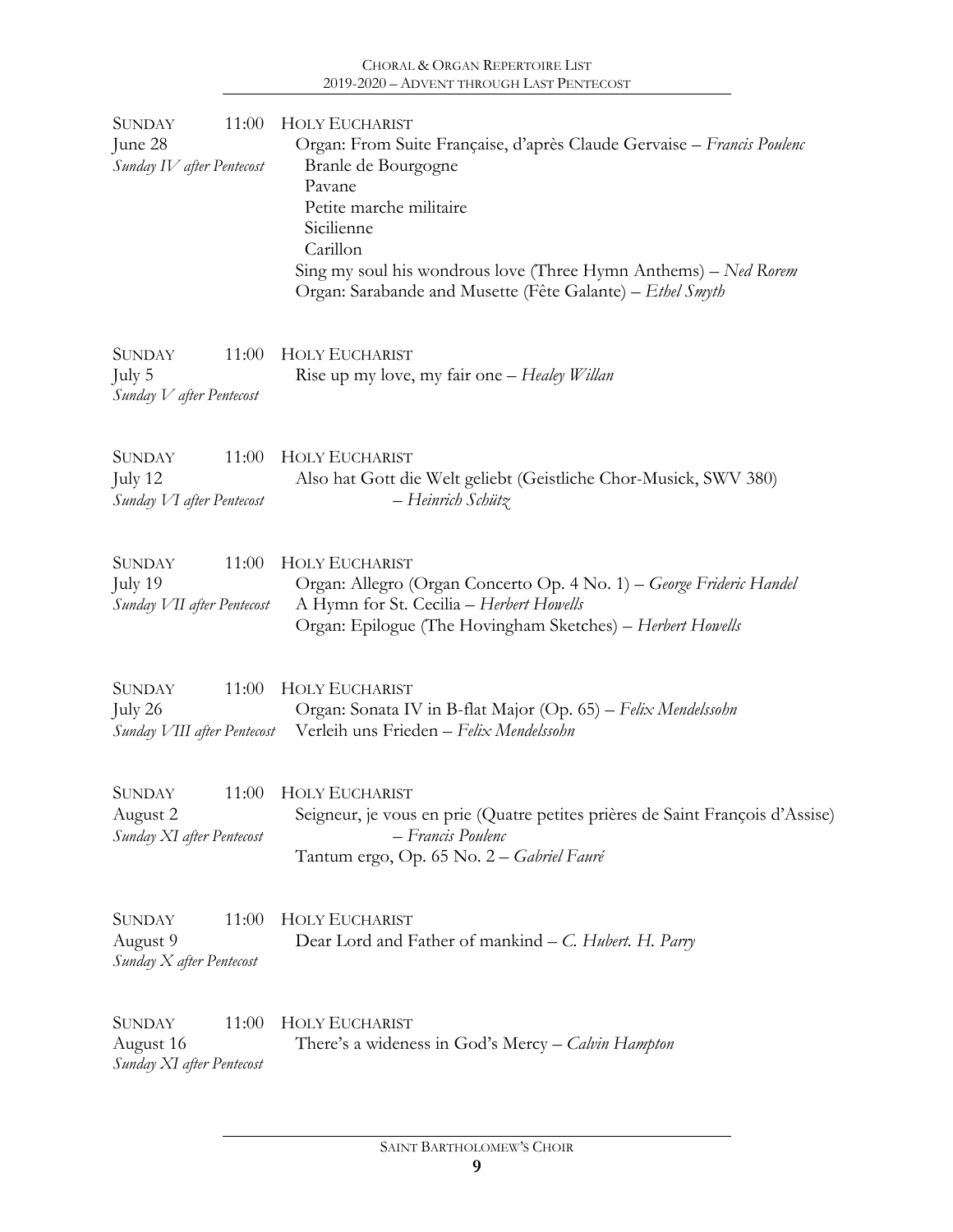| 11:00<br><b>SUNDAY</b><br>August 23<br>Sunday XII after Pentecost                    | <b>HOLY EUCHARIST</b><br>Tu es Petrus – Robert Lucas de Pearsall                                                                                                                                                                                                                    |
|--------------------------------------------------------------------------------------|-------------------------------------------------------------------------------------------------------------------------------------------------------------------------------------------------------------------------------------------------------------------------------------|
| <b>SUNDAY</b><br>11:00<br>Sunday XIII after Pentecost                                | <b>HOLY EUCHARIST</b><br>Organ: Suite du Deuxième ton - Jean-Adam Guilain<br>Ave, maris stella - Edvard Grieg<br>Organ: Grand Chœur Triomphale, Op. 47 No. 2 - Aléxandre Guilmant                                                                                                   |
| <b>SUNDAY</b><br>11:00<br>September 6<br>Sunday XIV after Pentecost                  | <b>HOLY EUCHARIST</b><br>Organ: Invention in D for 2 keyboards and pedal - Heinrich Nikolaus Gerber<br>Chorale Prelude on "Christe Sanctorum" - Richard C. Baker<br>Let thy merciful ears, O Lord - attrib. Thomas Mudd<br>Organ: Impromptu No. 1, Op. 78 - Samuel Coleridge-Taylor |
| <b>SUNDAY</b><br>11:00<br>September 13<br>Sunday XV after Pentecost                  | <b>HOLY EUCHARIST</b><br>Organ: "The Peace may be exchanged" (Rubrics) – Dan Locklair<br>I sat down under his shadow - Edward Cuthbert Bairstow<br>Organ: "The People respond - Amen!" (Rubrics) - Dan Locklair                                                                     |
| <b>SUNDAY</b><br>11:00<br>September 20<br>Sunday XVI after Pentecost                 | <b>HOLY EUCHARIST</b><br>Organ: Præludium in E Minor - Nikolaus Bruhns<br>Fight the Good fight - John Gardner<br>Organ: Final Jubilante - Healey Willan                                                                                                                             |
| <b>SUNDAY</b><br>11:00<br>September 27<br><i>St.</i> Bartholomew's Day<br>(observed) | <b>HOLY EUCHARIST</b><br>Organ: Sonata in C, Op. 65. No. 2 – Felix Mendelssohn<br>Denn er hat seinen Engeln - Felix Mendelssohn                                                                                                                                                     |
| <b>SUNDAY</b><br>11:00<br>October 4<br>Francis of Assisi, Friar                      | <b>HOLY EUCHARIST</b><br>Organ: Dolcezza (Three Quiet Pieces) – Percy Whitlock<br>Thou wilt keep him in perfect peace - Samuel Sebastian Wesley<br>Organ: Ceremonial March - Herbert Sumsion                                                                                        |
| <b>SUNDAY</b><br>11:00<br>October 11<br>Sunday XIX after Pentecost                   | <b>HOLY EUCHARIST</b><br>Organ: Chorale "Schmücke dich, o liebe Seele", BWV 654 – J. S. Bach<br>Psalm 23 – Edward Cuthbert Bairstow<br>Ego sum panis vivus - Giovanni Pierluigi da Palestrina<br>Organ: Fuga alla giga, BWV 577 - J. S. Bach                                        |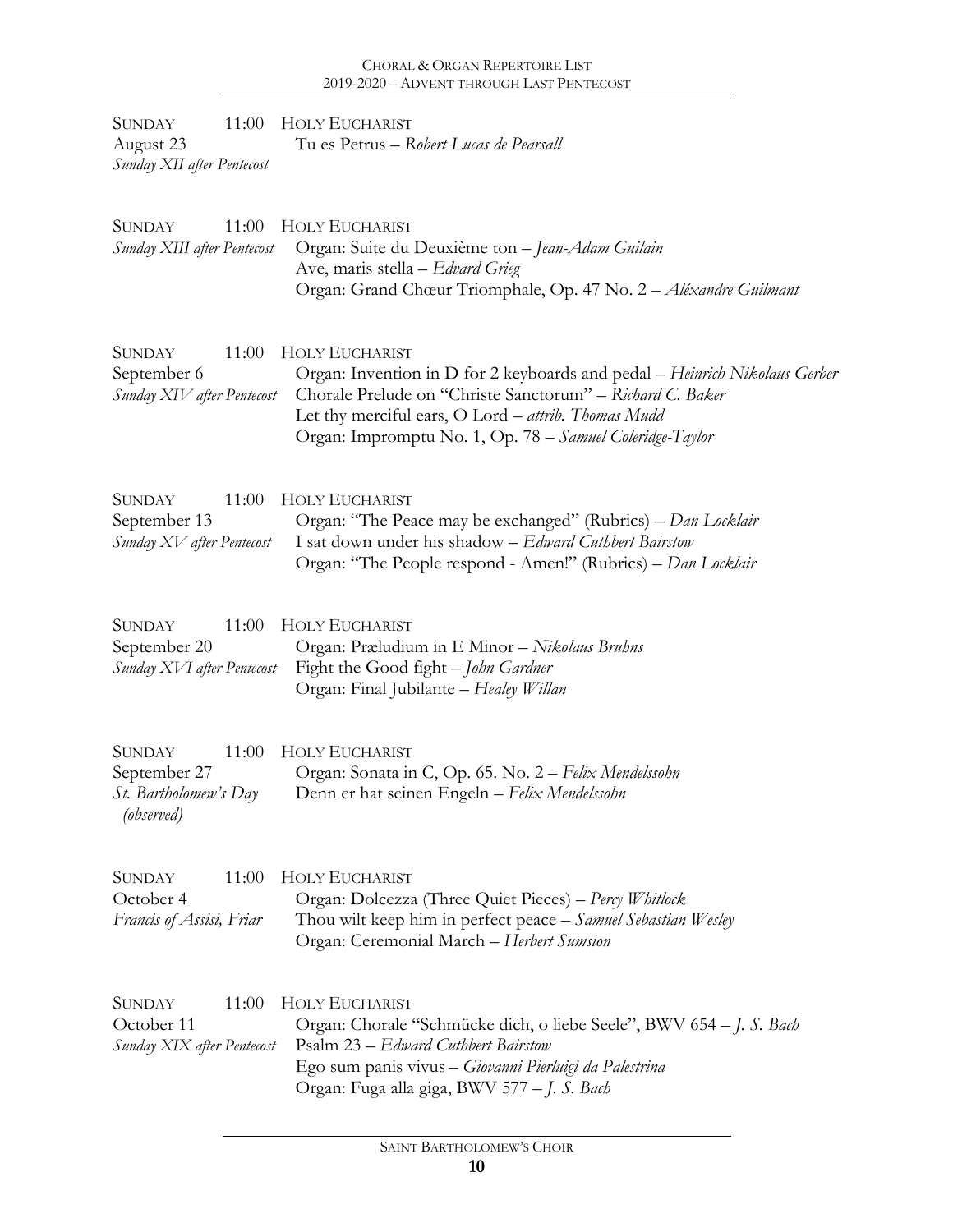| <b>SUNDAY</b><br>October 18<br>Sunday XX after Pentecost  | 11:00 | <b>HOLY EUCHARIST</b><br>Organ: Suite du Deuxième Ton - Louis-Nicolas Clérambault<br>O, for a closer walk with God - Charles Villiers Stanford<br>Organ: Caprice sur les Grands Jeux - Louis-Nicolas Clérambault |
|-----------------------------------------------------------|-------|------------------------------------------------------------------------------------------------------------------------------------------------------------------------------------------------------------------|
| <b>SUNDAY</b><br>October 25<br>Sunday XXI after Pentecost | 11:00 | HOLY EUCHARIST<br>Organ: Pastorale (24 Pièces en style libre) - Louis Vierne<br>Beati quorum via - Charles Villiers Stanford<br>Organ: Tuba tune - C.S. Lang                                                     |
| <b>SUNDAY</b><br>November 1<br>All Saints' Day            | 11:00 | <b>HOLY EUCHARIST</b><br>Organ: Præludium in G Minor, BuxWV 149 – Dietrich Buxtehude<br>And I saw a new heaven - Edgar Bainton<br>Organ: Placare Christe Servulis - Marcel Dupré                                 |
| <b>SUNDAY</b><br>November 8                               | 11:00 | <b>HOLY EUCHARIST</b><br>Organ: Canzona "Qui la dira" - Andrea Gabrieli<br>Sunday XXIII after Pentecost Vigilate - William Byrd<br>Organ: Festal Flourish - Gordon Jacob                                         |
| <b>SUNDAY</b><br>November 15                              | 11:00 | <b>HOLY EUCHARIST</b><br>Organ: Adagio and Rondo, K. 617 - Wolfgang Amadeus Mozart<br>Sunday XXIV after Pentecost Tantum ergo - Déodat de Séverac<br>Organ: Fugue in C major, BuxWV 174 - Dieterich Buxtehude    |
| <b>SUNDAY</b><br>November 22<br><b>Last Pentecost</b>     | 11:00 | <b>HOLY EUCHARIST</b><br>Organ: Voluntary in B-flat - William Russell<br>Te Deum, Morning Service in B-flat, Op. 10 - Charles Villiers Stanford<br>Organ: Toccata - Georgi Mushel                                |